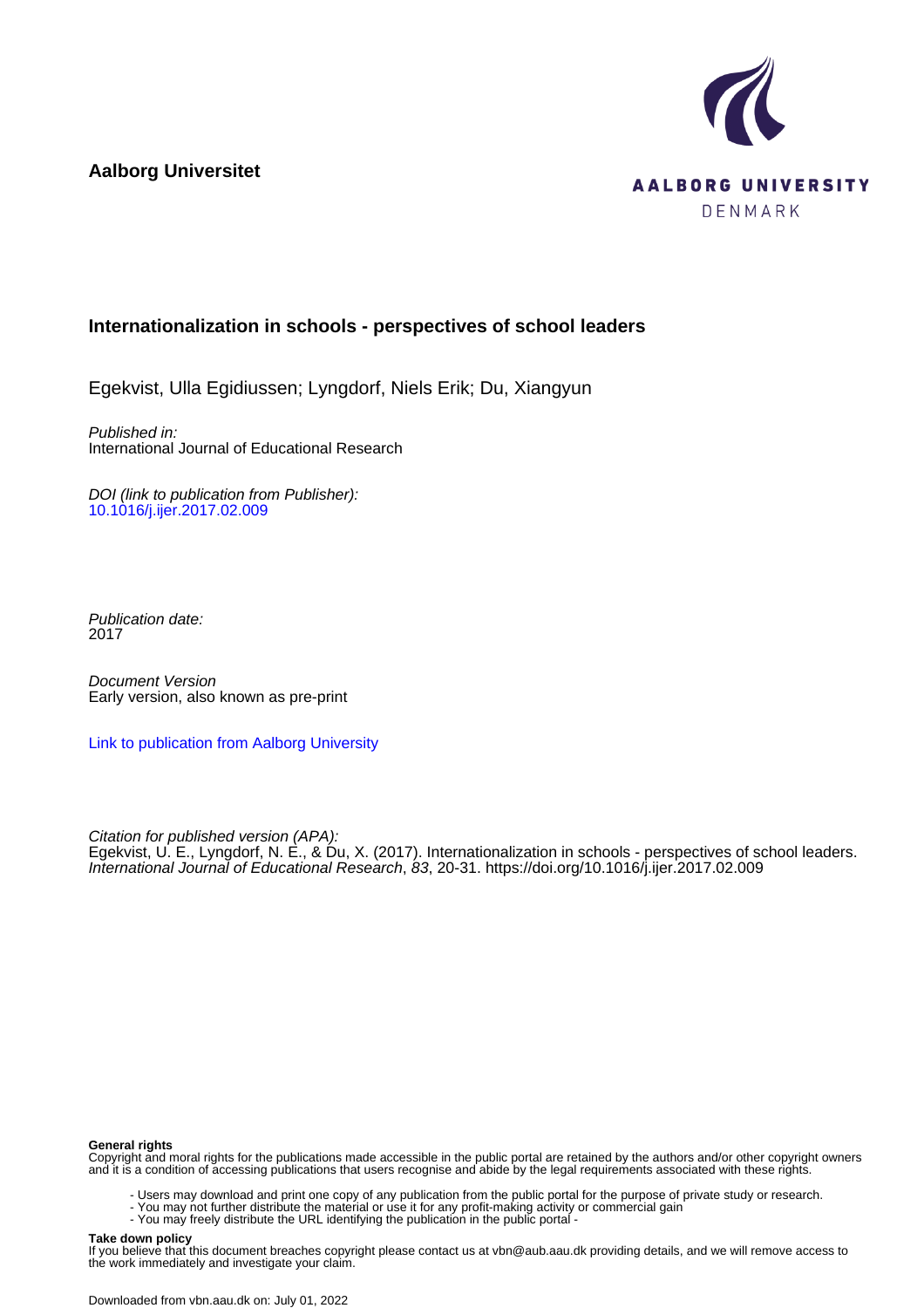Contents lists available at [ScienceDirect](http://www.sciencedirect.com/science/journal/08830355)



International Journal of Educational Research

journal homepage: <www.elsevier.com/locate/ijedures>



# Internationalization in schools—Perspectives of school leaders



Ulla Egidiussen Egekvist<sup>a,\*</sup>, Niels Erik Lyngdorf<sup>a</sup>, Xiang-Yun Du<sup>b,c</sup>

<sup>a</sup> Department of Learning and Philosophy, Aalborg University, Kroghstræde 3, 9220 Aalborg Ø, Denmark<br><sup>b</sup> Department of Learning & Philosophy, Aalborg University, Denmark

Department of Educational Science, College of Education, Qatar University, Qatar

#### A R T I C I E I N E O

Article history: Received 9 December 2016 Accepted 11 February 2017

Keywords: Internationalization Leadership Primary and lower secondary school School leaders Education China Denmark International experience Learning Reflection

# A B S T R A C T

This paper explores how internationalization ideas in primary and lower secondary schools can be developed through the acquisition of international experience abroad by leaders. The study was inspired by existing literature on internationalization and leadership, and theories of experiential learning and reflection. Empirically, qualitative material was derived from a study of nineteen Danish school leaders participating in an eight-day delegation visit to China. This study shows that international experience for leaders can be used to develop ideas for internationalization at the school level through reflections of lived experiences, participation in meaningful activities, and active engagement in interaction with international and local colleagues. However, the realization of ideas depends on various elements, including leadership, teacher engagement, policy support, and financial support.

© 2017 Elsevier Ltd. All rights reserved.

# 1. Introduction

Internationalization is a focal point within education systems around the globe, primarily in higher education where this concept has been widely researched, discussed, and applied ([Deardorff,](#page-11-0) Wit, Heyl, & Adams, 2012; [Lauring](#page-12-0) and Selmer, 2010). Other educational contexts, such as primary and lower secondary schools (referred to as 'schools' in the following), are also displaying a burgeoning interest in internationalization, although research remains scarce (Byram, 2012; Heidemann, 1999a, 1999b; [Yemini,](#page-11-0) 2012, 2014; Yemini & Giladi, 2015). The importance of leadership has been widely emphasized in the successful internationalization of education [\(Heidemann,1999a;](#page-11-0) Heyl & Tullbane, 2012; Nolan and Hunter, 2012), butleaders are rarely the subjects of internationalization research (Lin and Chen, 2014; [Tinkham,](#page-12-0) 2011). With that in mind, the processes of internationalization at the school level and with regard to leadership require further research. In this article we ask the following questions:

- How do school leaders reflect on their international experiences in terms of developing ideas for internationalization?
- What are the possibilities and challenges of utilizing leaders' international experience as part of an internationalization process at the school level?

This paper draws on research on internationalization in education and leadership, and on theories of experiential learning and reflection. Multiple qualitative methods were used to collect the empirical material for this paper, including qualitative

\* Corresponding author.

<http://dx.doi.org/10.1016/j.ijer.2017.02.009> 0883-0355/© 2017 Elsevier Ltd. All rights reserved.

E-mail addresses: [uee@learning.aau.dk](mailto:uee@learning.aau.dk) (U.E. Egekvist), [nel@learning.aau.dk](mailto:nel@learning.aau.dk) (N.E. Lyngdorf), [xiangyun@learning.aau.dk](mailto:xiangyun@learning.aau.dk) (X.-Y. Du).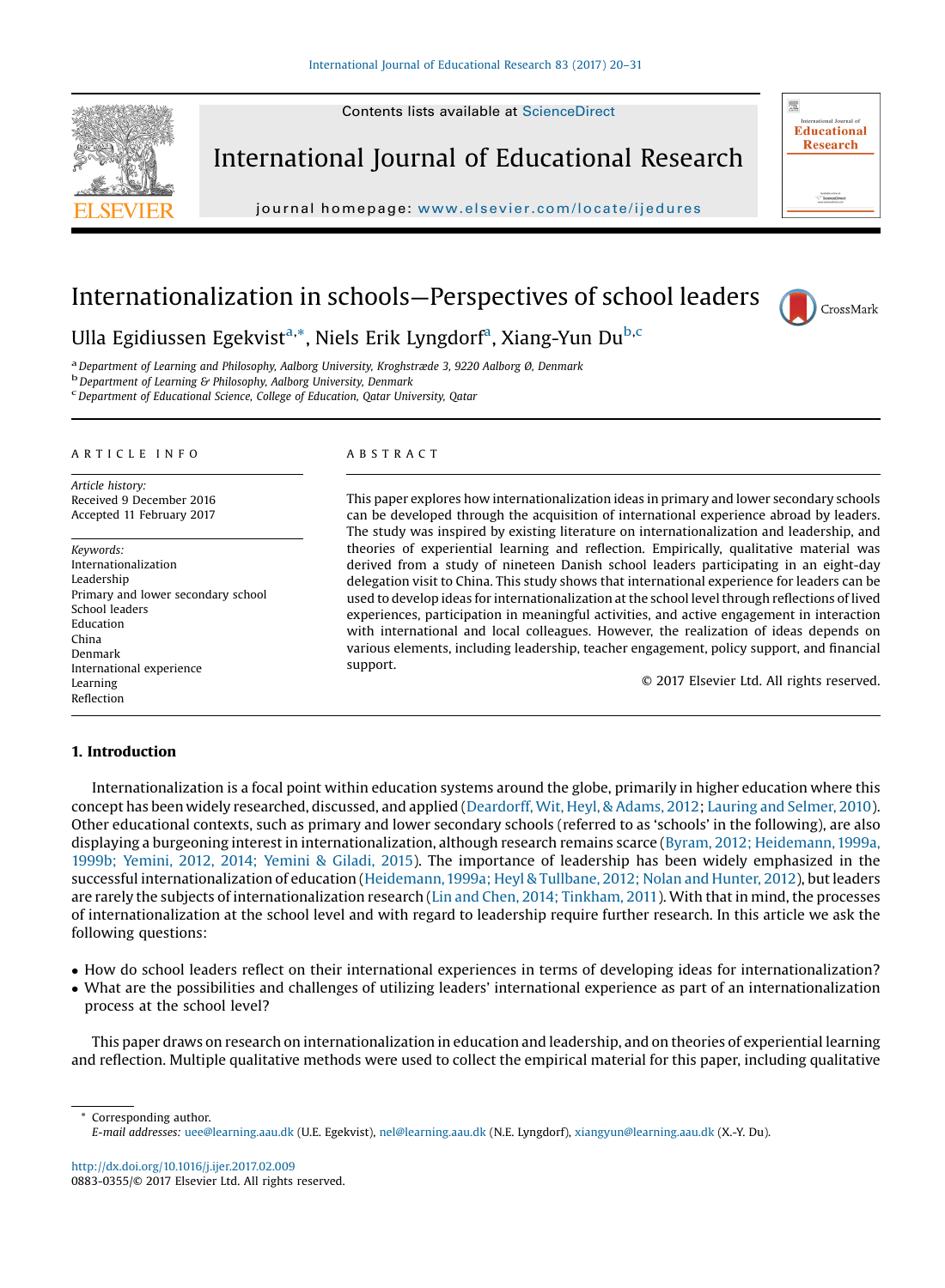questionnaires, interviews, and video recordings. The material was derived from a study of a group of Danish school leaders participating in an eight-day delegation visit to Beijing, China, organized by the Confucius Institute for Innovation and Learning at Aalborg University (CI AAU) in order to bridge between Denmark and China. Twenty-six school leaders participated of which nineteen were in positions related to public primary and lower secondary schools<sup>1</sup> and were the focus of this paper.

# 2. Internationalization of education

# 2.1. Understanding of the internationalization of education

Internationalization of education is considered an education system's response or reaction to globalization [\(Killick,](#page-12-0) 2011; [Rumbley,](#page-12-0) Altbach, & Reisberg, 2012). However, currently no generic understanding of the term exists ([Knight,](#page-12-0) 2004). In the context of higher education, Knight proposes the definition of internationalization as "the process of integrating an international, intercultural, or global dimension into the purpose, functions, or delivery of post-secondary education" ([Knight,](#page-12-0) 2003:2). This definition accentuates the nature of internationalization as an ongoing process, while the inclusion of the three dimensions, international, intercultural, and global, gives richness to the term. It also emphasizes the importance of integrating internationalization into the purpose of education at a policy level, and in the function and delivery of teaching and activities [\(Knight,](#page-12-0) 2004).

In the context of school education, Heidemann proposes the definition of internationalization as "the transformation process that takes place when transnational cooperation has clout at school" ([Heidemann,](#page-11-0) 1999b:8). Internationalization involves a process of transformation during which leaders and teachers adapt the school to function in an international context, based on transnational cooperation at an institutional level ([Heidemann,](#page-11-0) 1999a). Thus, internationalization of schools includes more than the implementation of international activities; it also involves the school as an organization.

In practice a variety of approaches to internationalization exist, at both the macro and meso levels, which reflect or characterize "the values, priorities, and actions that are exhibited during the work towards implementing internationalization" ([Knight,](#page-12-0) 2004). [Hudzik](#page-12-0) and Stohl (2009) state that internationalization efforts need to contribute to the core missions and values of an educational institution. Internationalization is not an end in itself, but a means to reach the core goals of an institution, thus the outcomes of internationalization should be studied in relation to the missions and values of a particular institution. Therefore, the same definition may be implemented in a variety of ways by particular institutions. For example, some approach internationalization in terms of different activities, while others create an atmosphere at the educational institution that promotes international and intercultural understanding and emphasizes local activities ([Knight,](#page-12-0) 2004).

Internationalization of education is often based on the normative assumption of internationalization as a positive phenomenon [\(Byram,](#page-11-0) 2012). The intention is to engage in internationalization efforts in order to achieve the mission objectives of the institution, with the expected outcome at the micro level being the development of students' intercultural competences, i.e. their ability to interact effectively in intercultural encounters [\(Deardorff,](#page-11-0) 2009). There may, however, be unexpected results. Negative consequences are also possible [Deardorff](#page-11-0) & van Gaalen, 2012:168) such as the reinforcement of stereotypes through intercultural encounters [\(Dervin,](#page-11-0) 2009 and XXX) or programs and policies being unsuccessfully added without much consideration for the particularities of different context, such as different educational levels or different national educational contexts. Therefore, internationalization efforts cannot solely be approached in a quantitative manner such as by exchanging large numbers of students. The quality of the experiences and initiatives requires careful consideration in order to achieve the expected positive outcomes.

#### 2.2. Model of internationalization in education

Nolan and [Hunter](#page-12-0) (2012) pinpoint the four most essential and closely interconnected enablers for the successful implementation of sustainable internationalization in higher education as being leadership, faculty engagement, policy support, and financial support. Research from the school context indicates similar enablers: leadership, teacher engagement, policy support, and financial support [\(Heidemann,](#page-11-0) 2003; [Holm-Larsen,](#page-12-0) Ledstrup, & Stampe Rasmussen, 2002).

Inspired by these works, we propose a model of internationalization in education that combines the macro, meso, and micro levels of education with these four dimensions: leadership, engaged embedders of change, policy support, and financial support. While all dimensions are closely interrelated, leadership is arguably the most essential dimension to facilitate an internationalization process.

## 2.2.1. Leadership

Leadership consists of coping with change and leading others through a process of change [\(Cotae,](#page-11-0) 2013). While there are diverse theories on leadership, this particular study has been inspired by the concept of transformational leadership that involves a bottom-up approach to educational leadership ([Hallinger,](#page-11-0) 2003). Originally proposed by Burns [\(1978\)](#page-11-0), this theory suggests that a leader engages his or her followers in an idea or vision that is sufficiently convincing to motivate them to

<sup>1</sup> In Denmark, "grundskole" (primary and lower secondary school) covers grades 0–9/10 with students aged approximately 6–16.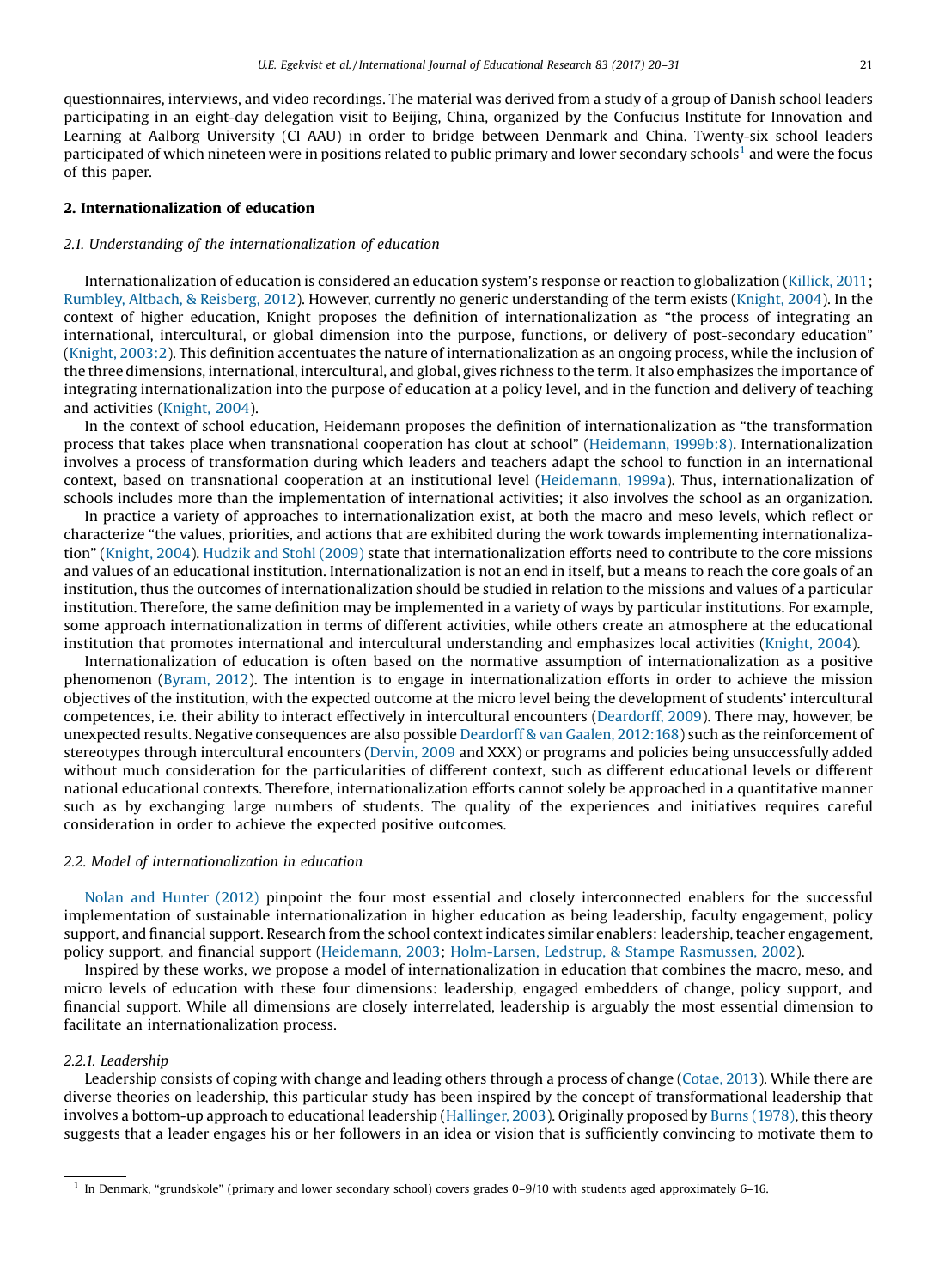<span id="page-3-0"></span>become involved, expand on the original idea or vision, and feed it back to the leader. This creates a positive spiral that lifts the vision to new heights (Heyl and [Tullbane,](#page-11-0) 2012). Thus, it focuses on stimulation of change through bottom-up participation and engagement [\(Hallinger,](#page-11-0) 2003). In line with this, Xing and [Dervin](#page-12-0) (2014) propose four principles of successful educational leadership practice; (1) Setting directions through visions, goals, and action, (2) Developing people through individualized, intellectual, and emotional support, (3) Redesigning the organization through building a collaborative culture, developing structures to facilitate work, and establishing external communications and connections, and (4) Managing the instructional program.

With regards to internationalization, leaders play a vital role in bringing it into effect by actively facilitating and actualizing the initiatives. In the context of higher education, Nolan and [Hunter](#page-12-0) (2012) accentuate strong visionary leadership by passionate and patient leaders as being imperative to initiating and engaging the community in the process of internationalization. Correspondingly, Heyl and [Tullbane](#page-11-0) (2012) consider leaders to be important agents of change who can significantly influence an institution's future by being familiar with all initiates, by shaping those that have the potential to truly internationalize the entire institution and that encourage students' development of intercultural competences.

In the context of school education, an active, or at least supportive, head of school is essential in order for transnational cooperation to have an impact on the school and lead to a process of internationalization (Heidemann, 1999a). Furthermore, international coordinators with clout can play a significant role as leaders of internationalization initiatives [\(Danmarks](#page-11-0) [Evalueringsinstitut,](#page-11-0) 2003).

#### 2.2.2. Embedders of change

Drawing on the idea of transformational leadership, the engagement of followers is imperative for successful internationalization ([Hallinger,](#page-11-0) 2003). Nolan and [Hunter](#page-12-0) (2012) emphasize that faculty members become the embedders of change in higher education, and that engagement is required in order for this change to be sustained. Similarly, in the context of school education, passionate teachers working tirelessly to facilitate, organize, and put internationalization into practice are indispensable in the process of implementing change. When teachers understand the meaning of a particular project, they are willing to invest in it, and thus bring about changes [\(Heidemann,](#page-11-0) 2003). The role of teachers is to work as a group towards the common goal of implementing internationalization in their teaching in order to facilitate student development of intercultural competence, that is, to achieve the expected outcome of internationalization efforts at the school level.

#### 2.2.3. Policy support

The importance of policy mechanisms to sustain internationalization is emphasized in higher education. The vision of internationalization requires support through a strategy that clearly sets out timelines and key objectives. Furthermore, procedures of evaluation and new or modified strategic support may be required in order for those involved to drive the internationalization process forward (Nolan and [Hunter,](#page-12-0) 2012). Likewise, making internationalization a focus area and developing an internationalization strategy and support structures at the macro and meso levels have a positive effect on internationalization in schools [\(Holm-Larsen](#page-12-0) et al., 2002; UVM, 2014).

# 2.2.4. Financial support

People and policies are limited by the availability of financial resources. However, while financial resources is a key enabler of successful internationalization (Nolan and [Hunter,](#page-12-0) 2012), research in the context of school education has shown that successfully internationalized schools received less than average financial support for internationalization [\(Heidemann,](#page-11-0) [2003\)](#page-11-0). Instead, schools have had to find the means themselves. Thus, innovative thinking is needed in order to obtain financial resources (Nolan and Hunter, [2012:132\)](#page-12-0).

In summary, in this study, internationalization of education is considered to be the process of integrating an international, intercultural, or global dimension into the purpose, function, or delivery of education ([Knight,](#page-12-0) 2003). It involves a transformational process in which educational leaders and staff adapt an institution to function in an international context [\(Heidemann,](#page-11-0) 1999b). We recognize that internationalization involves the macro, meso, and micro levels of education, in which leadership, engaged embedders of change, policy support, and financial support are key enablers. In particular, the role of educational leadership at the macro and meso levels is accentuated and imperative for initiating successful internationalization.

# 2.3. Context: Internationalization in Danish schools

Traditionally, school education in Denmark has been oriented towards national aims, thus the internationalization of schools is not a "natural" process [\(Kemp,](#page-12-0) 2013). In recent years, the importance of the internationalization of schools has been emphasized in ministerial reports (2010; 2014). However, schools are often overlooked in connection with internationalization efforts, despite this being fundamental to the abilities and future educational studies of the students. In general, internationalization in Danish schools has been considered unsuccessful with only 1/3 schools having worked with internationalization (Styrelsen for [International](#page-12-0) Uddannelse, 2010). The absence of common objectives at the national level is considered a problem, because internationalization is let to be the affair of foreign language teachers or particularly passionate teachers in the schools. Various recommendations have been provided regarding the initiation and support of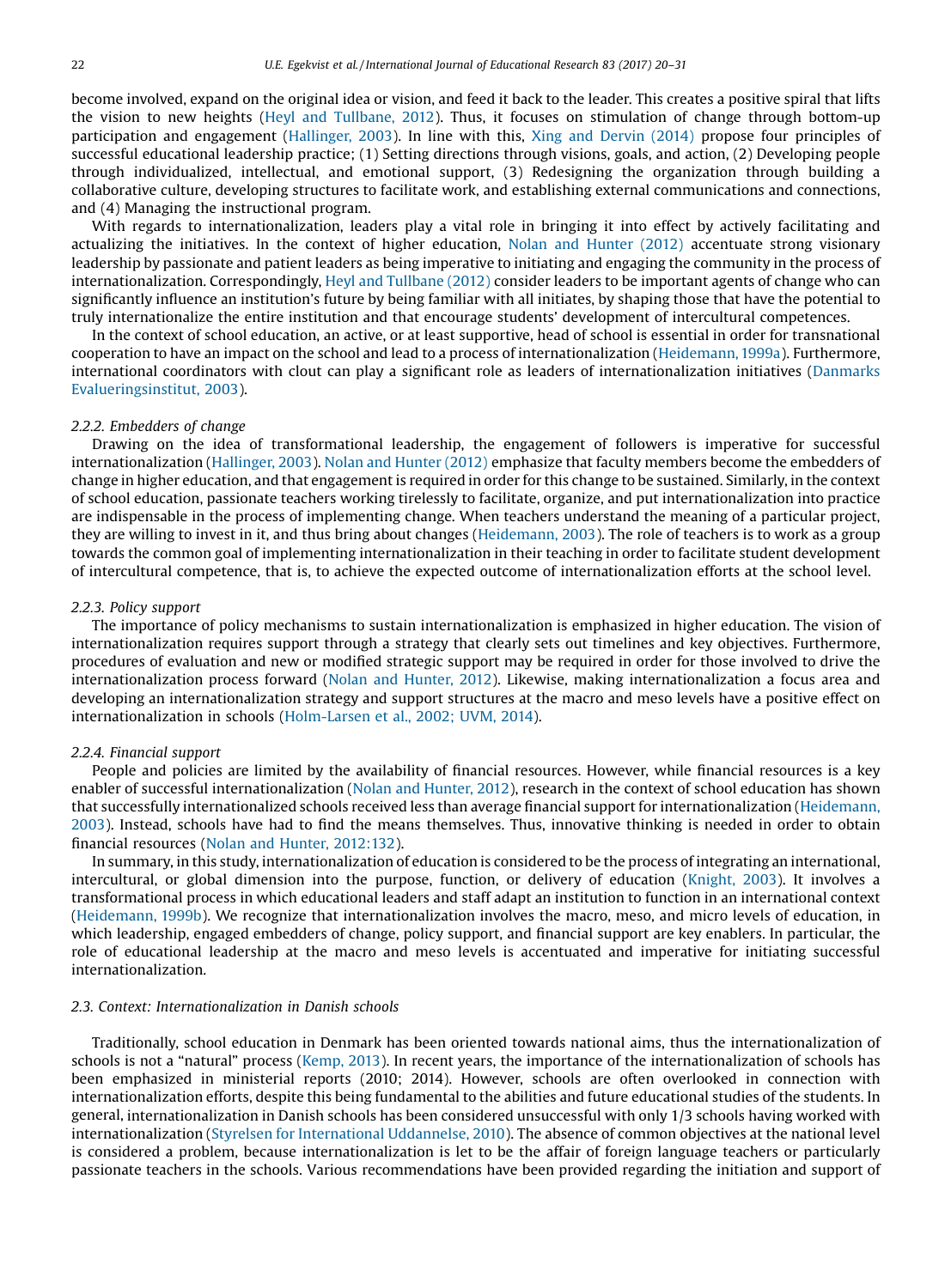internationalization, such as the establishment of cooperation programs outside Europe and the strengthening of foreign language programs (Styrelsen for [International](#page-12-0) Uddannelse, Denmark, 2010).

In Denmark, school education is a municipal matter, with the municipal council outlining the targets and framework for activities for schools within the provisions of the School Act. Amendments to the School Act came into effect in 2014, though the aims of the Danish school education system have remained unchanged since 2006. The Act states that the school shall:

- Provide students with knowledge and skills
- Contribute to students' individual all-round development
- Make students familiar with Danish culture and other countries and cultures
- Contribute to students' understanding of man's interaction with nature
- Create <sup>a</sup> framework for experiences so that students develop awareness, imagination, and acquire confidence in their own potential and a background for committing themselves to taking action
- Urge students to learn more
- Prepare students for participation, joint responsibility, rights, and duties in a society based on intellectual freedom, equality, and democracy (Danish Ministry for Children [Education](#page-11-0) and Gender Equality, 2015).

Inspired by [Knight](#page-12-0) (2003) and [Heidemann](#page-11-0) (1999b), internationalization at school level in Denmark is defined as the implementation of international, intercultural, and global dimensions in the teaching and organization of schools to achieve the purposes of Danish school education as stated above. The intended outcome of an internationalization process in Danish schools is the development of interculturally competent students who are able and willing to engage in and accept their responsibilities in a globalized and multicultural world.

# 3. Methodology and research design

# 3.1. Learning from experience and through reflection

This study employed a constructivist approach to learning by emphasizing its social nature and giving attention to how individuals learn through purposeful interaction and communication with other people and their environment. [Dewey](#page-11-0) [\(1938\)](#page-11-0) argued that learning takes place through social and interactive processes, and thus emphasized doing and experiencing things that create meaning for the individual through participation in cultural contexts and interaction with others. Kolb [\(1984\)](#page-12-0), developed an experiential learning theory that emphasized non-formal learning situations and focused on the individual's learning processes through concrete experiences, reflective observations, abstract conceptualization, and active experimentation. While Dewey and Kolb focused more on the individual's internal, psychological learning process, Lave and [Wenger](#page-12-0) (1991) emphasized the social dimension of learning, suggesting that learning takes place in situated activities which influence the learning process.

Researchers such as Kolb [\(1984\)](#page-12-0) have argued that reflection is closely related to the process of learning. This study found inspiration in Cowan [\(2006\)](#page-11-0), who argued for the existence of three types of reflection, reflection-for-action,reflection-inaction, and reflection-on-action, depending on the placement of reflection in relation to action. Reflection-for-action takes place prior to an action and involves reflections in which learners specify their needs, aspirations, and objectives of a subsequent learning activity. Reflection-in-action are reflections made in the midst of the action, which consists of both retrospective and anticipatory thoughts. It involves taking stock of the situation: What is happening? What progress has been made? What remains to be done? Finally, reflection-on-action covers reflections made after a learning experience, which attempt to analyze and summarize the experience and extract generalizations that can be carried forward into subsequent activities.

In this study we emphasize the lived experiences and non-formal contexts for learning, and take the standpoint that participation, experiences, activities, and contexts are significant elements in learning. We accentuate the role of reflections in learning processes and emphasize the placement of reflection in relation to action or experience, as well as the character of the reflections. This guided the design of the visit, the choice of methods for the generation of empirical material, and was used as a framework to present the findings of the school leaders' reflections before, during, and after their international experience in China.

# 3.2. Program design and participants

Based on the increased focus on and efforts to develop internationalization within the educational sector in Denmark, the CI AAU organized an eight-day delegation visit to Beijing, China, in late 2011. In line with the governmental recommendations made to supporting internationalization efforts at the school level in Denmark by establishing cooperation programs outside of Europe (see Section [2.3](#page-3-0)), the intention was to develop ties between Denmark and China, which is becoming an increasingly important player in the global community, create mutual understanding and educational inspiration, and possibly lay the groundwork for future cooperation between Danish and Chinese educational institutions as part of an internationalization process.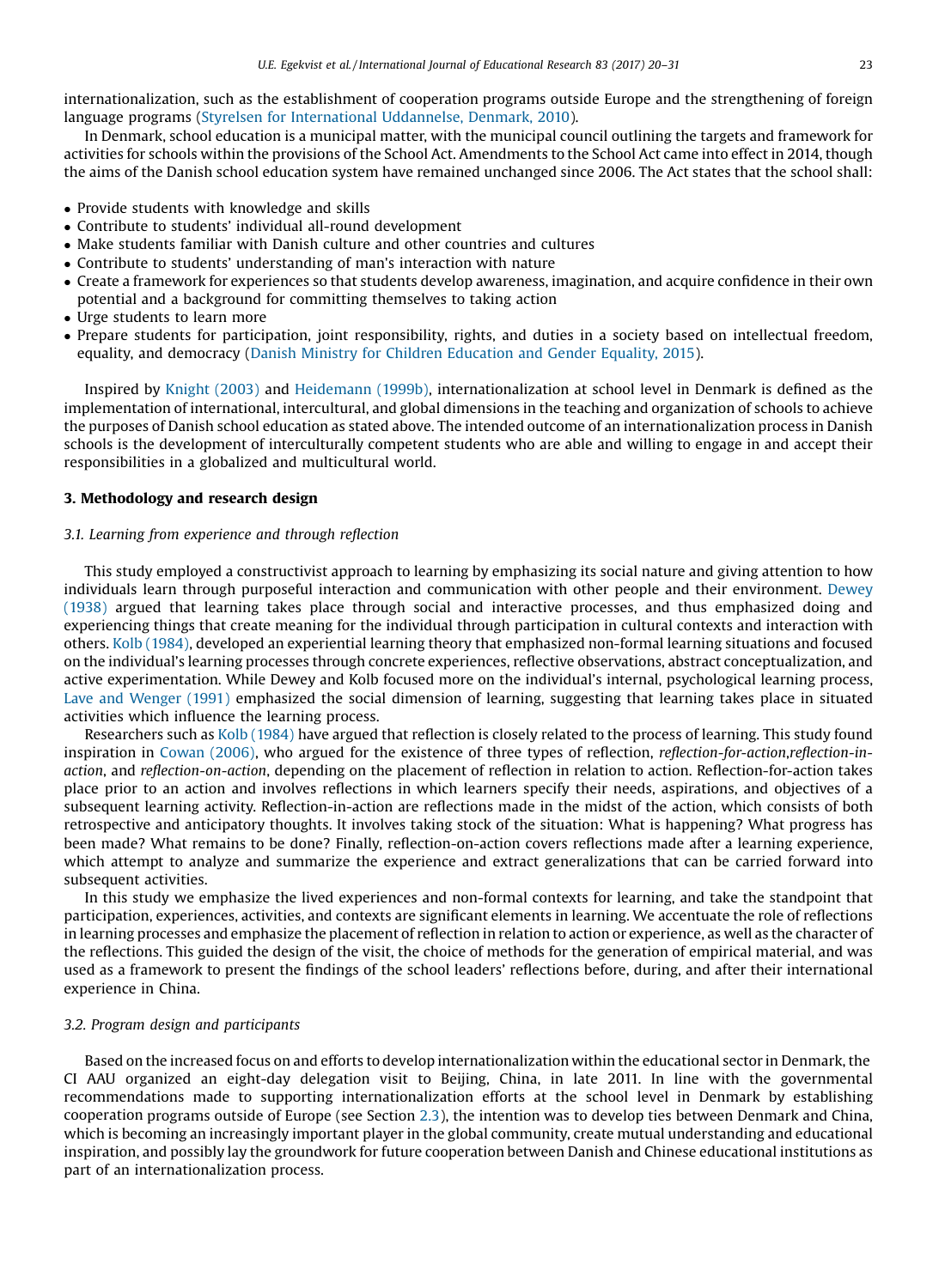| Table 1                      |  |
|------------------------------|--|
| School leaders' backgrounds. |  |

|                                                              | Participants | Schools represented | Municipalities represented |
|--------------------------------------------------------------|--------------|---------------------|----------------------------|
| Municipal head of schools                                    |              |                     |                            |
| (No. 1 and 2)                                                |              |                     |                            |
| Municipal international coordinator                          |              |                     |                            |
| (No. 19)                                                     |              |                     |                            |
| Leader at institutional level                                | 15           | 15                  | 8                          |
| $(No. 3-17)$                                                 |              |                     |                            |
| International coordinator at institutional level and teacher |              |                     |                            |
| (No. 18)                                                     |              |                     |                            |
|                                                              |              |                     |                            |
| Sum                                                          | 19           | 16                  | 8                          |

All interested school leaders in the North Denmark region were invited to join the delegation visit, which was financed (excluding visa and airfare)<sup>2</sup> by the Confucius Institute Headquarters and Beijing Normal University, China. Twenty-six Danish school representatives joined of whom nineteen (twelve male and seven female) were related to public school education and held an educational leadership position either at a municipal (macro) or institutional (meso) level. This group of public school leaders was the focus of this study (see Table  $1$ ).<sup>3</sup>

In practice, the delegation visit provided the school leaders with experiences, both through organized and independent tourist activities and through planned visits to educational institutions in Beijing, including three schools, a high school, a university, and a research center. These visits involved knowledge sharing with Chinese school leaders, teachers, and educational researchers.

We, the authors, were part of the organizing team and participated actively in the delegation visit process. The design and research of the delegation visit was guided by our framework of the internationalization of education and by our understanding of learning and the significance of reflection in learning processes.

# 3.3. Empirical material and analysis

Multiple qualitative methods were applied to explore the school leaders' reflections before, during, and after their international experience in China. Initially, during the informational meeting prior to departure, the school leaders filled out a qualitative questionnaire regarding, for example, their expectations of the upcoming experience and the current status of internationalization at their school or municipality (see [Table](#page-6-0) 2 and Appendix A in Supplementary data.

During the visit to China, brief on-the-spot interviews of up to ten minutes' duration were carried out with twelve school leaders on the sixth and seventh days, focusing on their ideas and reflections in relation to their experience (see [Table](#page-6-0) 2). Additionally, to complement the interview material, seven hours of video recordings were made during formal meetings, and the school leaders raised over 150 questions, giving an insight into the processes of developing an understanding of the Chinese context, as well as their ideas of future possibilities and challenges based on this. Hence, these are considered to be indications of reflections-in-experience.

Immediately after the visit, the school leaders filled out a qualitative questionnaire, which mainly focused on their future plans and reflections in relation to internationalization through Chinese language and culture activities at the school level (see [Table](#page-6-0) 2 and Appendix B in Supplementary data).

The empirical material was analyzed based on meaning condensation and common patterns among the participants in relation to the existing literature formed the basis of the analysis ([Brinkmann](#page-11-0) and Kvale, 2009; Nielsen, 2007).

# 4. Findings

Following [Cowan](#page-11-0) (2006), findings from this study will be presented with the school leaders' reflections before, during, and after their international experience in China.

# 4.1. Reflection-for-international experience

# 4.1.1. Expectations and objectives

The findings show that the school leaders' main reasons for joining and their expectations regarding the delegation visit were:

An interest in establishing cooperation with a Chinese school

<sup>2</sup> Eight participants from the same municipality received some municipal financial support.

<sup>&</sup>lt;sup>3</sup> The remaining seven participants were representatives from a high school, a private school, and two boarding schools, and fall outside the scope of this particular study.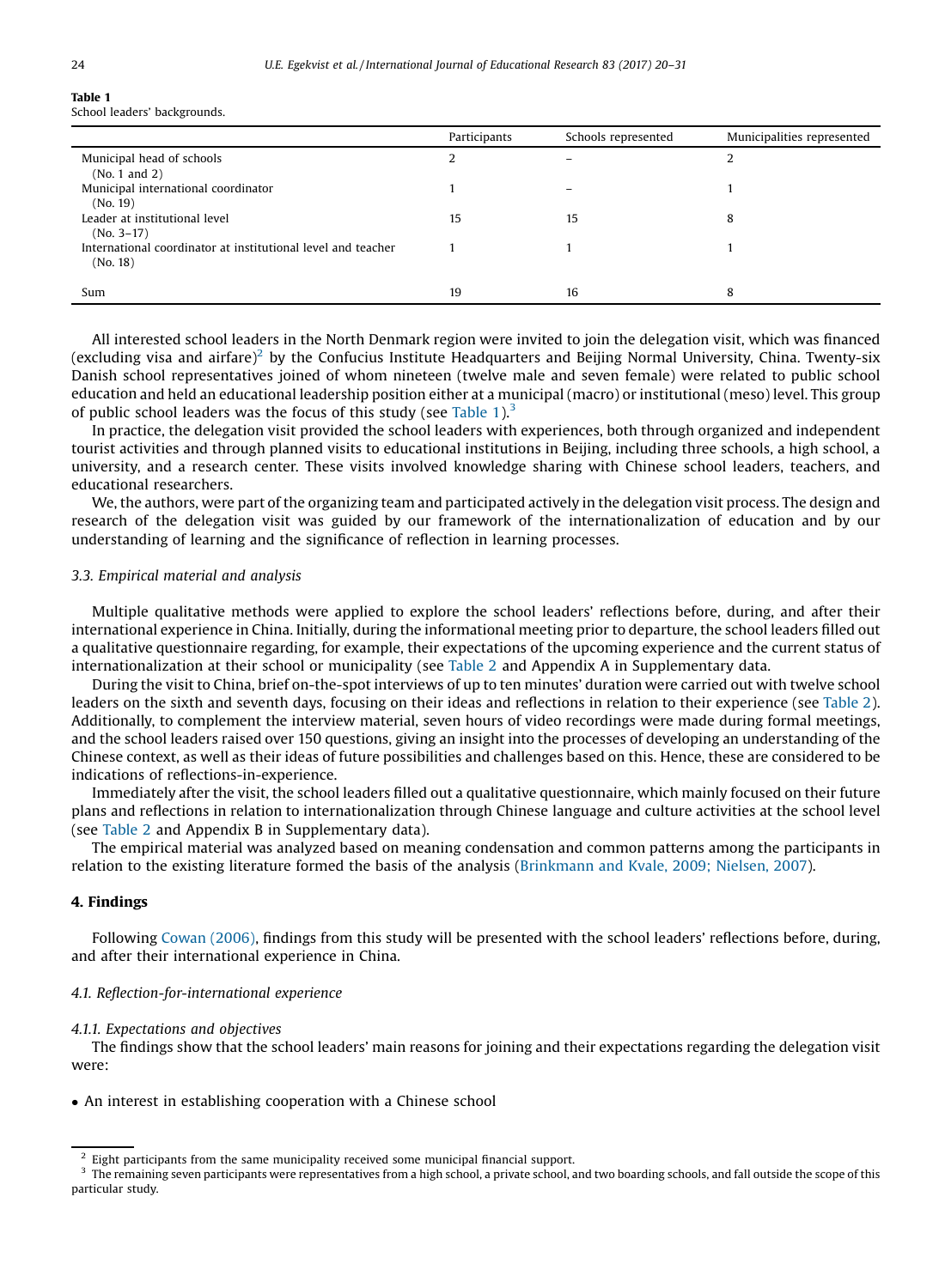#### <span id="page-6-0"></span>Table 2 Empirical materials.

|                                       | Questionnaire before China | Interview<br>in China | Questionnaire after China |
|---------------------------------------|----------------------------|-----------------------|---------------------------|
| Municipal head of schools             |                            |                       |                           |
| Municipal international coordinator   |                            |                       |                           |
| Leader at school level                | 15                         |                       | 14                        |
| International coordinator and teacher |                            |                       |                           |
| Sum                                   | 19                         | 12                    | 18                        |

To gain insight into Chinese culture and its school system

- Networking opportunities with Danish and Chinese leaders
- To develop initiatives for internationalization.

Their objectives for utilizing the experience were related to the reasons and expectations stated above. Therefore, many sought to establish contact with Chinese schools in order to cooperate on international activities, such as communication via e-mail and webcam. A municipal head of school explained:

I have a clear expectation that the visit will support and provide inspiration to the municipality's development of a comprehensive international strategy. The group of school leaders is given insight into the visit, the Chinese culture and educational system through presentations. I hope that the visit will foster the establishment of partnership agreements, which allow for academic cooperation through IT and possibly student exchange (study visits). [No. 1]

Some school leaders aspired to use the experience for inspiration, both in general and specifically in relation to internationalization, in order to:

Get a deeper insight into the country, its education system, and its culture. This I can use to spread knowledge in my own organization and increase focus on the international aspect. [No. 15]

Get inspiration from Danish colleagues on how to implement the international dimension in the teaching. [No. 14]

Furthermore, some sought to establish future contact and teaching agreements with the CI AAU, while others wished to further develop previously established cooperation with the CI AAU on Chinese language and culture activities<sup>4</sup> in their schools.

# 4.1.2. Internationalization

Everyone considered internationalization important, with references made to globalization and issues such as peaceful human coexistence and preparation for entering the international job market. Chinese language and culture activities were mentioned several times as being potentially beneficial for internationalization at the school level:

I find it very important that the schools prepare students to live in a globalized world in which international cooperation becomes a cornerstone. In connection to this it appears particularly relevant to give students insight into Chinese culture since China has become a very important collaborator. [No. 1]

The world today is "small". We can get anywhere. We must give Danish children/adolescents understanding to achieve peaceful coexistence and tolerance. [No. 8]

My school has children with many different backgrounds. We see it as a strength and want to give this focus. A focus on Chinese [language and culture, eds.] will be able to support this. In addition, focus on Chinese could dress students in relation to a future career. [No. 5]

Statements indicated that the internationalization efforts in the represented schools and municipalities are diverse, however the majority of the schools represented did not have an internationalization strategy. In fact, only one school leader clearly stated that her school had an internationalization strategy:

Yes, we have [an internationalization strategy]. We have a fundamental idea in relation to the world citizen line of thinking  $-$  think globally  $-$  act locally. Every year group works with the international dimension for shorter or longer periods of the school year. Furthermore, we participate in various Comenius projects and have language assistants. [No. 4]

The remaining schools did not have an internationalization strategy, but half had some or numerous international activities, themes, or focus points at their school.

<sup>4</sup> Chinese language and Culture activities included both mandatory and elective classes in school and elective classes as an after-school activity – all for a shorter or longer duration.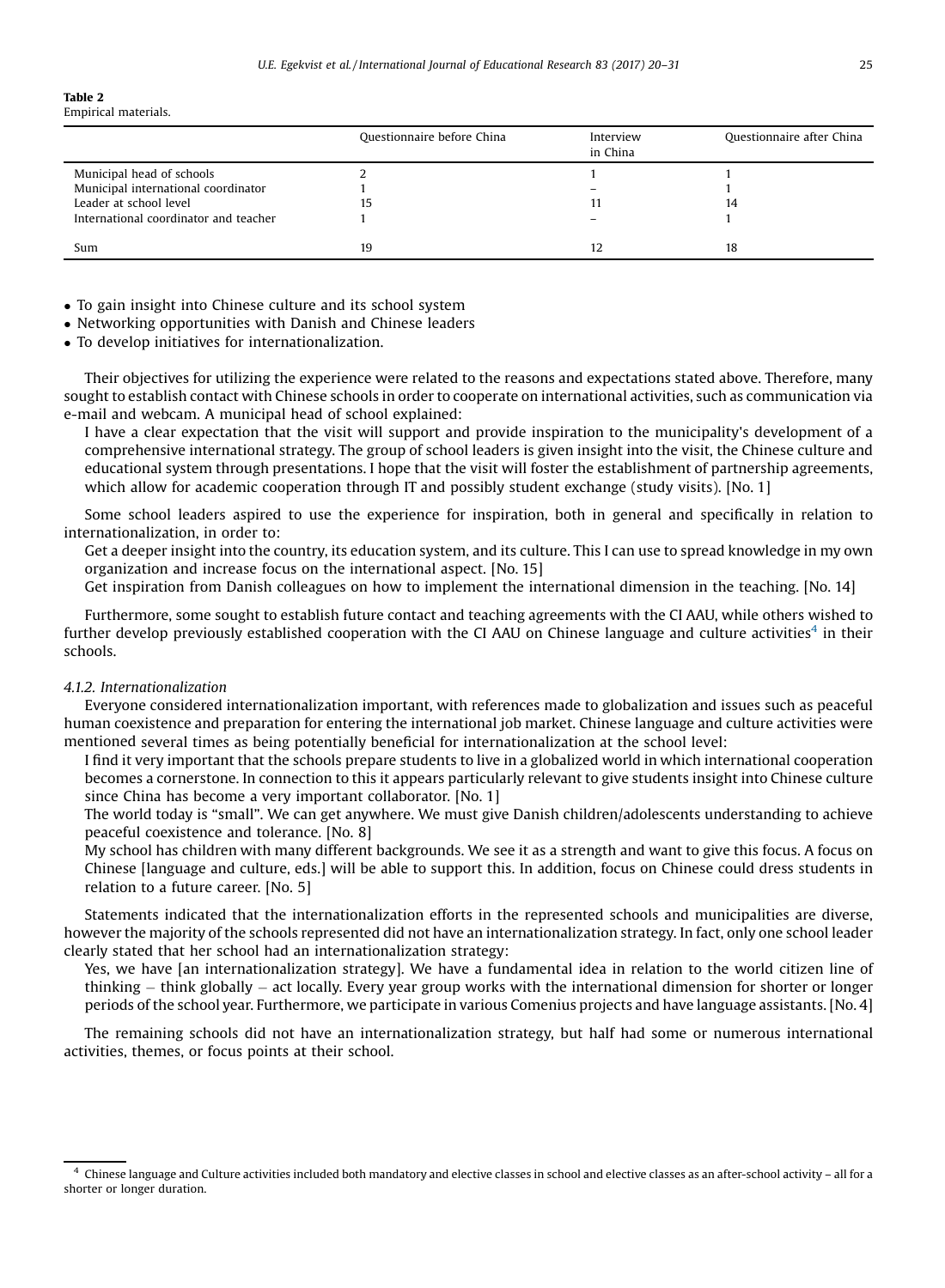#### 4.1.3. Challenges and possibilities of Chinese language and culture activities

At the school level, all possibilities stated for implementing Chinese language and culture activities in a Danish educational context were related to the international dimension, either as inspiration, motivation, or as a specific area of focus in subjects. Challenges were related to economy, time, the practicalities of hiring teachers, and developing an understanding of the importance of such activities alongside other tasks and challenges in schools.

At the student level, the main possibilities stated were the preparation and qualification of students to participate and live in a globalized world, and to develop students' understanding of cultural similarities and differences. The challenges were related to the meaningfulness and importance of Chinese language and culture for the students, and their prioritization of these activities.

More specifically, one participant reflected upon the challenges and possibilities of implementing Chinese language and culture activities in Danish schools as follows:

The predominant advantage of bringing Chinese culture and language into the primary and lower secondary school is that the teaching provides students with insight and knowledge about cultural similarities and differences—an insight and understanding, which is very important for qualifying the students to actively participate in a globalized world. The primary challenge consists of building understanding for the importance of the task in the light of the many other tasks and challenges of the school. [No. 1]

#### 4.2. Reflection-in-international experience

Findings from interviews and videos covered two main themes: internationalization (experiences, expectations, and the establishment of Danish-Chinese cooperation), and schools and school systems (structure of Chinese schools and the school system, work structure for Chinese teachers, classroom management and discipline, and teaching methods). While questions asked during meetings showed the school leaders' interest in understanding and learning from the Chinese context and in developing a foundation for future cooperation, the interviews provided detailed insight into the development of ideas based on their experiences in China. The following sections provide accounts of findings from the interviews.

# 4.2.1. Internationalization

Several ideas for internationalization at home were presented, such as online communication with Chinese students, Chinese language and culture teaching, and cultural cooperation with local businesses with an interest in China. Some also used the delegation visit for teaching purposes at home, such as through Skype communication with a 9th grade class about the experience and by collecting material to guide discussions of differences with students and teachers upon returning to Denmark.

Similarly, ideas were presented for student mobility, organized by individual schools or at the municipal or crossmunicipal levels for a group of schools with a handful of students from each. A school leader elaborated on the idea of approaching internationalization with China through a process of, firstly, Chinese language and culture teaching, secondly, cooperation with a Chinese school, and lastly, student mobility. The school leader emphasized quality, stating, "it should not just become such a tourist thing" [No. 3]. Another school leader expressed a wish to try replacing formal language teaching with travel experiences.

A meeting with a Chinese professor emphasized the importance of intercultural meetings in internationalization activities:

It was very exciting, because it really confirmed that when we encounter something unfamiliar, we actually get an opportunity to appreciate why we are different and we gain an understanding of our cultures, and that insight is so important for the cooperation we need globally. So there is no doubt that whether it's China or elsewhere in the world, we can learn a lot from meeting each other to get this understanding. So I think it may be vital to realize that despite our differences, it is very important for us to meet and be in dialogue to actually create an understanding of each other. [No.1]

Furthermore, a school leader reflected in general terms on the experiences, and on how and why it was meaningful as a context for inspiration and learning:

I get many ideas by walking around and looking. I get more ideas by walking around, using my eyes, and seeing, than by listening to the discussions, but that's because I'm such a visual person. But that is how it is! We are all different. So I absorb impressions. [No. 8]

Several suggested that the crucial element in the realization of internationalization through activities with China would be their ability to inspire their schools' team of leaders<sup>5</sup> and teachers to engage in the process:

I think there are many angles here. And I have not got a fixed idea so I can say: "Yes, this is how we do it!" I must go home and talk to somebody about it. [ . . . ] Actually, I would have liked to have someone from the school leader team here to discuss this with. Because one thing is to come home and tell people about it

<sup>5</sup> In Denmark school leadership involves a team of leaders.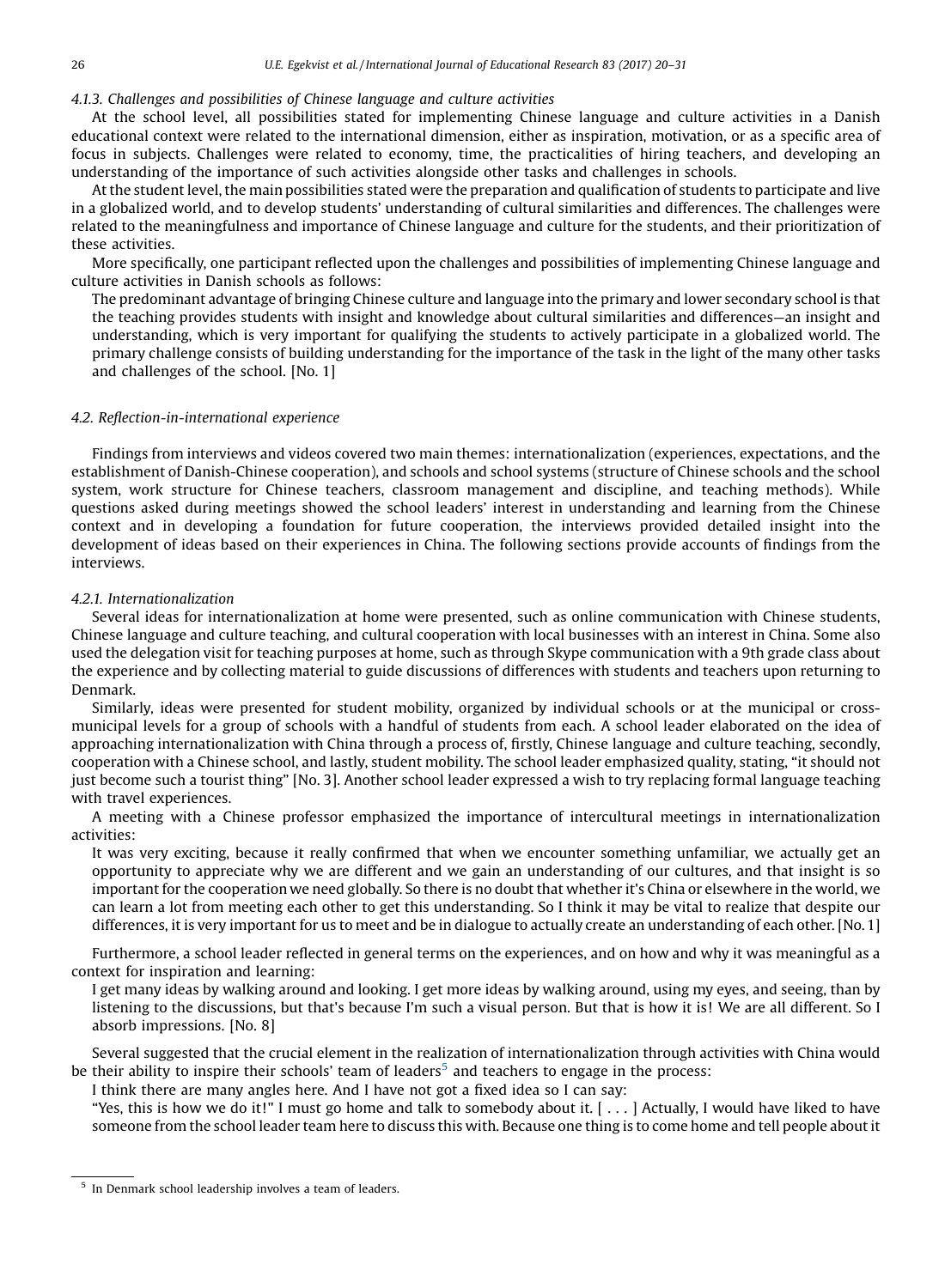and another thing is having experienced it ourselves. This new vision gives us a different kind of motivation, which must now be communicated. We have pictures, we have stuff we can communicate with, but being here is what makes the difference. [No. 3]

# 4.2.2. School and school system

Having visited and experienced Chinese schools, the school leaders proposed ideas for and reflections in relation to their own school, including physical activities, the school environment, and classroom management. Some reflected on ideas of physical activities during the school day, such as eye exercises, morning gymnastics, and running. Others considered playing music instead of ringing a bell between classes, designing a psychological counseling activity room for students, and introducing student group leaders or school uniforms.

Further reflections dealt with the differences between China and Denmark, and what the Danish school system can learn from the Chinese. Chinese discipline and classroom management were sources of inspiration, but the importance of taking into consideration the different contexts and traditions in the two countries is also emphasized:

The Chinese, for example, are good at structuring and managing classes and the teachers know where they want to go. That is one of the things we certainly could do more of in our daily teaching. But it must be linked to our view on learning where children are active and involved and help construct their own knowledge. If that link is possible I think that it can be really, really exciting, because I have seen at least some of the teachers use significant one-way communication. I do not think we should accept that, but we should learn from the way they structure and guide the class and make the teaching distinct. They are very clear on this point. I think that is very exciting. [No. 1]

What I think I will bring home from here is that when we began to develop an educational platform based on the 1960s, perhaps we threw away a little too much of the discipline and professional focus, and we could do with some of it again. [ . . . ] But in general I would say that we have a proud educational tradition which I think we should be careful not to throw away. [No. 15]

Another reflection regarded the Chinese's facilitation of very simple and focused as an inspiration for Danish schools with regard to the inclusion of students with special needs:

[...] Facilitation of small ideas that can turn into big ideas if we talk about inclusion. Thinking big might arise when you narrow it down to something smaller. How can we limit some things that might just need to be sharper? In Denmark, when we formulate a project, we have a tendency to make it big, wide and well-articulated. What I also see here is that they keep one thing absolutely straight. One tiny thing. Then they take only that particular thing and do it. For example, when we saw the morning gymnastics yesterday. It was very simple; it was one thing they do, and they all do it. [No. 13]

Finally, an important side benefit to the international experience was considered to be the general reflections and ideas that were derived from knowledge sharing within the group of Danish school leaders.

# 4.3. Reflection-on-international experience

Due to several overlaps with the reflections-in-action, the presentation of findings in this phase focuses on those school leaders' reflections that added something new and which had a special emphasis on the school leaders' reflections on plans for the future.

# 4.3.1. Future plans for internationalization

Plans for the implementation of ideas and knowledge gained during the experiences in China involved all levels of internationalization. A municipal school leader planned to use the experience as a point of departure for developing a municipal strategy for international cooperation and an international dimension in their schools. Other plans included internationalization through mobility with China and in cooperation with other schools at municipal or cross-municipal levels.

At the school level, the leaders' reflections involved plans for activities and ideas regarding organizational aspects of internationalization through Chinese activities. While the experiences and actual plans needed to be discussed with coleaders and teachers at home, many planned to make use of the CI AAU's teaching offers (possibly in cooperation with neighboring schools) and aim for mobility opportunities in the future. Some also expressed an interest in the possibility of establishing a Confucius Classroom<sup>6</sup> at their school, giving Chinese language and culture a central role, and gaining financial supportin the process. Economic considerations are important and pose a challenge to internationalization through mobility with China as public schools are free of charge. Another consideration of the reflections was the value of providing an opportunity for both a school leader and a teacher from each school to replicate delegation visit to China, since "the teacher has to do the work in the future" [No. 19].

 $6$  Confucius Classrooms can be established in primary and secondary schools in order to support the teaching and learning of Chinese language and culture. Confucius classrooms are connected to the local Confucius Institute.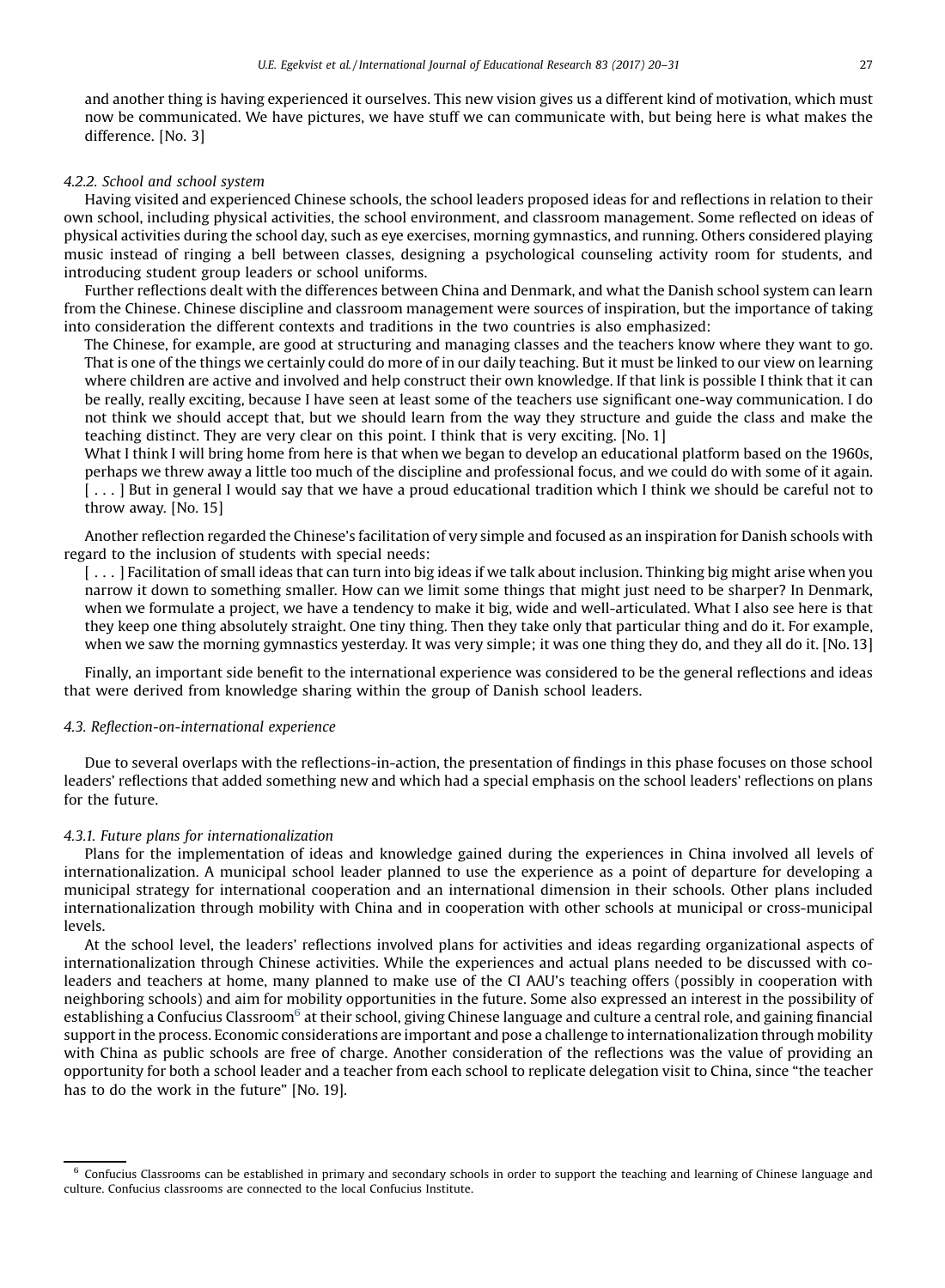Atthe student level, plans involved both Chinese activities at school, in cooperation with the CI AAU, and the school leader sharing their knowledge from the delegation visit with students. Lastly, it involved future student mobility with China.

Several school leaders emphasized the CI AAU as an important collaborator at all levels in establishing and supporting the process of developing internationalization through school activities related to China, for example by providing Chinese language teachers and facilitating contact with Chinese schools.

#### 4.3.2. International inspiration for the school and school system

While some ideas can be transferred directly into Danish schools (e.g. using music as a bell), others will need adjustment. The reflections posed questions of how the Danish tradition for learning with a focus on the development of innovative competences in students can be combined with a more disciplined classroom environment. In this case, the Chinese style of discipline is not the aim, but can be used for inspiration in the Danish context. Other ideas inspired by the Chinese school system included developing ways of focusing on supernormal children<sup>7</sup> and introducing more physical exercise during schooldays. However, while new ideas are manifold, a few school leaders were more reserved:

For now, I don't expect to make any changes at home. It is more about telling about the visit and providing students and teachers a look into the Chinese culture from my experiences. China is a lot of things and I've only seen a small part that cannot be generalized. [No. 10]

For the school system in general, some were inspired by the Chinese approach to teaching at the schools visited, which involved teachers' teaching only one subject and having fewer teaching hours per week, and continuous collaboration with colleagues for professional development. On the other hand, a school leader reflected upon the values upon which the Danish school education is based, stating that the delegation visit to China "has confirmed that children have only one childhood. Not only school, thank you!" [No. 8].

# 5. Discussion

The discussion is divided into two parts. Firstly, we discuss how the school leaders reflected on their international experiences in terms of developing ideas for internationalization. Secondly, we discuss the possibilities and challenges to utilizing international experience in educational leaders as part of an internationalization process at the school level. For this part, we integrate our model of internationalization of education and the key enablers: leadership, engaged embedders of change, policy support, and financial support.

# 5.1. Learning and developing ideas

International experience for leaders bears many similarities with study visits abroad for students: going abroad, experiencing another country, culture, and school system, and the opportunity to learn through reflections on these experiences ([Tinkham,](#page-12-0) 2011). It raises awareness of the possibilities of experiential learning as well as non-formal and informal contexts of learning ([Dewey,](#page-11-0) 1938; Kolb, 1984). However, the design of such international experience requires meaningful activities that lead to purposeful social interaction in cultural contexts ([Wenger,](#page-12-0) 1998).

The findings show that by participating in meaningful activities with international school leaders, teachers, and researchers during an international experience, it is possible for school leaders to develop a broader understanding of the universalities and particularities of, for example, school education and societies. The school leaders' reflections show that knowledge sharing through active engagement in interaction with international colleagues brings insight into the similarities and differences of school systems and societies in general. This then creates a foundation both for mutual learning and for the understanding of the possibilities and challenges of future international cooperation. Furthermore, through lived experiences from schools and knowledge sharing with international colleagues, it serves as a context for discovering new ways of approaching aspects of school education, and thereby provides opportunities to develop new ideas for schools at many levels and in many ways. As [Heidemann](#page-11-0) (2003:146) states, differences first become a value when you aim for cooperation with someone who differs from you. Differences can initiate reflection on one's own practice, and can lead either to an appreciation of why things are done in a specific manner, or to inspiration for new approaches. These findings support the research conducted by [Tinkham](#page-12-0) (2011), who found that short-term studies abroad for school leaders led to transformational learning.

This study found several reflections relating to knowledge sharing within the delegation group during the experience regarding issues related to internationalization and school education in general. These reflections play a significant role. Thus, the development of ideas is based not only on international, but also on inter-municipal and inter-institutional inspiration during the international experience. In addition, during the visit some used the Internet to share knowledge with students at home, and further knowledge sharing with key people at the schools is expected to take place following the visit.

 $7$  Research of "supernormal children" was discussed with a professor, and a visit was made to a special class for this group of students.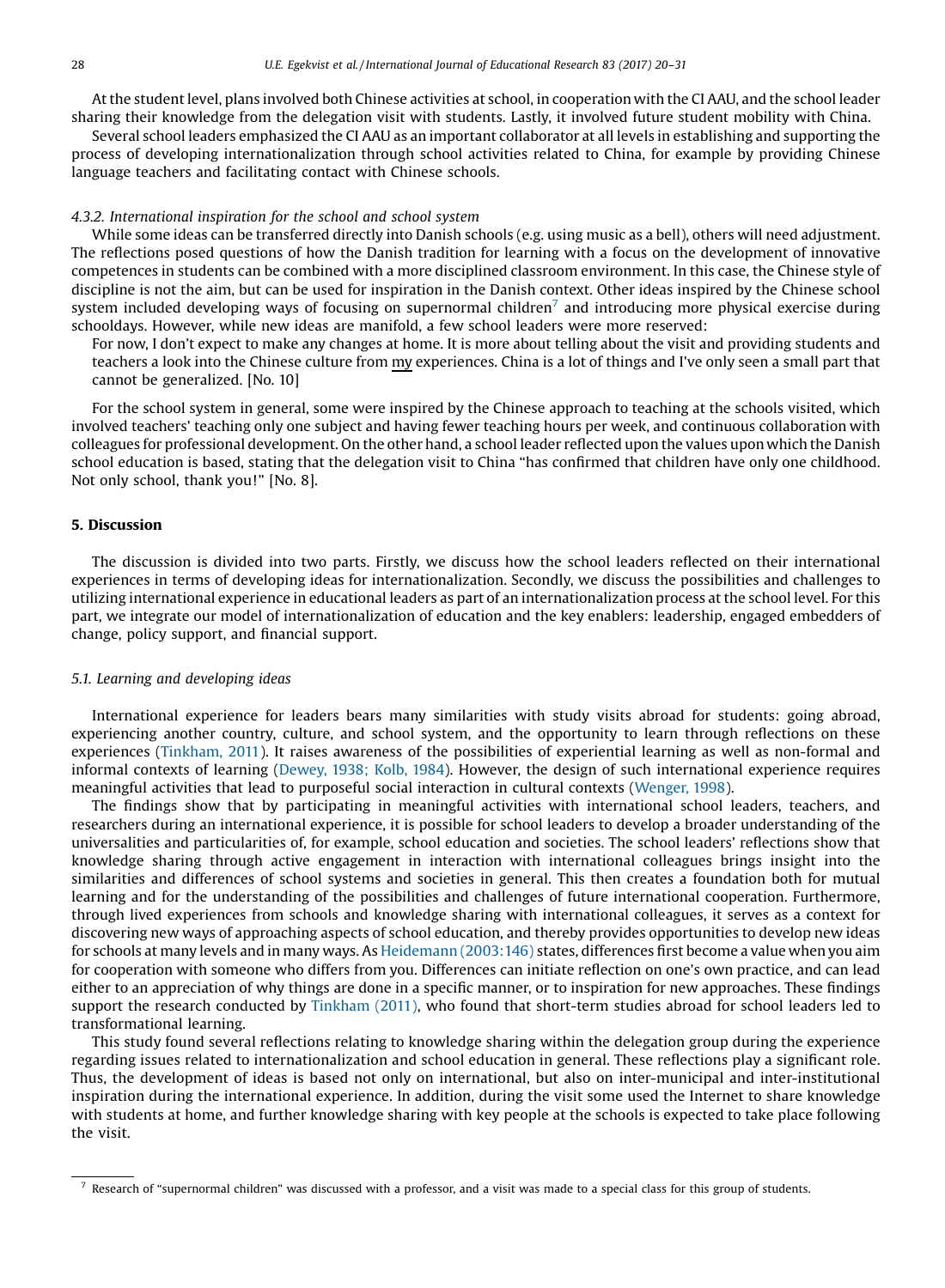# 5.2. Developing successful internationalization: from idea to reality

#### 5.2.1. Leadership

As previously stated, internationalization at the school level requires engaged school leaders who prioritize international, intercultural, and global aspects in the aim, function, and delivery of school education [\(Heidemann,](#page-11-0) 1999a; Knight, 2003). The task of school leaders is to direct the activities of teachers toward a shared goal of internationalization ([Cotae,](#page-11-0) 2013), and to develop an understanding of internationalization as something to be integrated into, rather than peripheral to, the core mission of school education ([Hudzik](#page-12-0) and Stohl, 2009). International experience provides the opportunity for school leaders to go abroad and lead the way in a global world, and to use the experience to inspire teachers and students both during and upon their return. Much research shows that the educational leaders' ability to influence the school conditions, motivate teachers and unleash the potential in the school is significant for the students' learning ([Leithwood,](#page-12-0) Harris, & Hopkins, 2008). Thus, students' intercultural learning is also closely linked to educational leadership.

Furthermore, as previously discussed, it provides experiential learning possibilities through knowledge sharing with other leaders, both local and international, which can motivate leaders to engage in a process of internationalization. As argued by Xing and [Dervin](#page-12-0) (2014), continuous professional development is needed for educational leaders, and the establishment of links between the schools and external connections locally, nationally, and internationally is essential to become successful. Also, [Heidemann](#page-11-0) (2003) characterizes school leaders at internationalized schools as very passionate, but some school leaders may need to develop such passion. Thus, "best cases" of internationalization, or at least international activities, can illuminate the way for other schools (Nolan and [Hunter,](#page-12-0) 2012).

The challenge remains how to move from the idea of internationalization to the realization thereof. International experience for leaders accentuates leadership as a vital enabler of successful internationalization, and in order to initiate an internationalization process in schools it is important to first raise awareness of the imperative role of leadership engagement, both at the municipal and institutional levels. Despite Danish school leaders working in teams, we agree with [Tinkham](#page-12-0) (2011) that support structures are needed for leaders to reflect upon and share experiences after the sojourn period. As suggested by several participants, the CI AAU could be a liaison, though online platforms would provide more direct communication.

# 5.2.2. Embedders of change

As discussed, teacher engagement is an important factor in the implementation of internationalization initiatives. For teachers, the opportunity of international experience for leaders means having a leader who has developed an understanding of international school education and international activities through lived experiences, which can be shared with the teachers and used as a point of departure for an internationalization process. It provides a leader who shows the importance of going abroad and emphasizes internationalization through his/her actions.

In line with transformational educational leadership, findings from this study indicate a well-developed understanding among school leaders of the importance of teacher engagement and teachers' need for motivation and inspiration in order to embrace internationalization. However, developing an understanding among teachers of the importance of internationalization alongside other important tasks at the school level is a considerable challenge. For this purpose, upon their return leaders must identify key agents of change and connect with allies who have the skills required to drive the process of internationalization forward [\(Heidemann,](#page-11-0) 2003). Conversely, Tinkham [\(2011:193\)](#page-12-0) found that "leaders' creativity, degree of reflection on the experience, and ability to involve others appear to play powerful roles in the internationalization of their schools".

The fact that international experience for leaders did not include the participation of teachers is a challenge, as several of the school leaders reflected. An inclusion of both a teacher and a leader from each school in future initiatives of international experiences would make it possible to cover two enablers.

#### 5.2.3. Policy support

School education in Denmark is a municipal matter; therefore the importance of a municipal internationalization strategy has been greatly emphasized (Holm-Larsen et al., 2002; Styrelsen for [International](#page-12-0) Uddannelse, Denmark, 2010). Nevertheless, none of the municipalities represented have implemented such a strategy, although one municipality has a municipal international coordinator to support internationalization in the local schools. Following the argument of [Xing](#page-12-0) and [Dervin](#page-12-0) (2014) successful municipal educational leadership practice must develop structures that facilitate internationalization in the local schools.

Policy support is closely linked to leadership at the school level. The possibility of international experience for leaders therefore requires an understanding of the importance of leadership among leaders at the school and municipal levels, and the need for support to initiate and sustain internationalization in the local schools.

# 5.2.4. Financial support

In general, international experience for school leaders represents a financial challenge to schools. In this particular case, the international experience was financed with significant support from China, and one municipality also provided additional financial support to its participating school leaders. Moreover, the experience included information on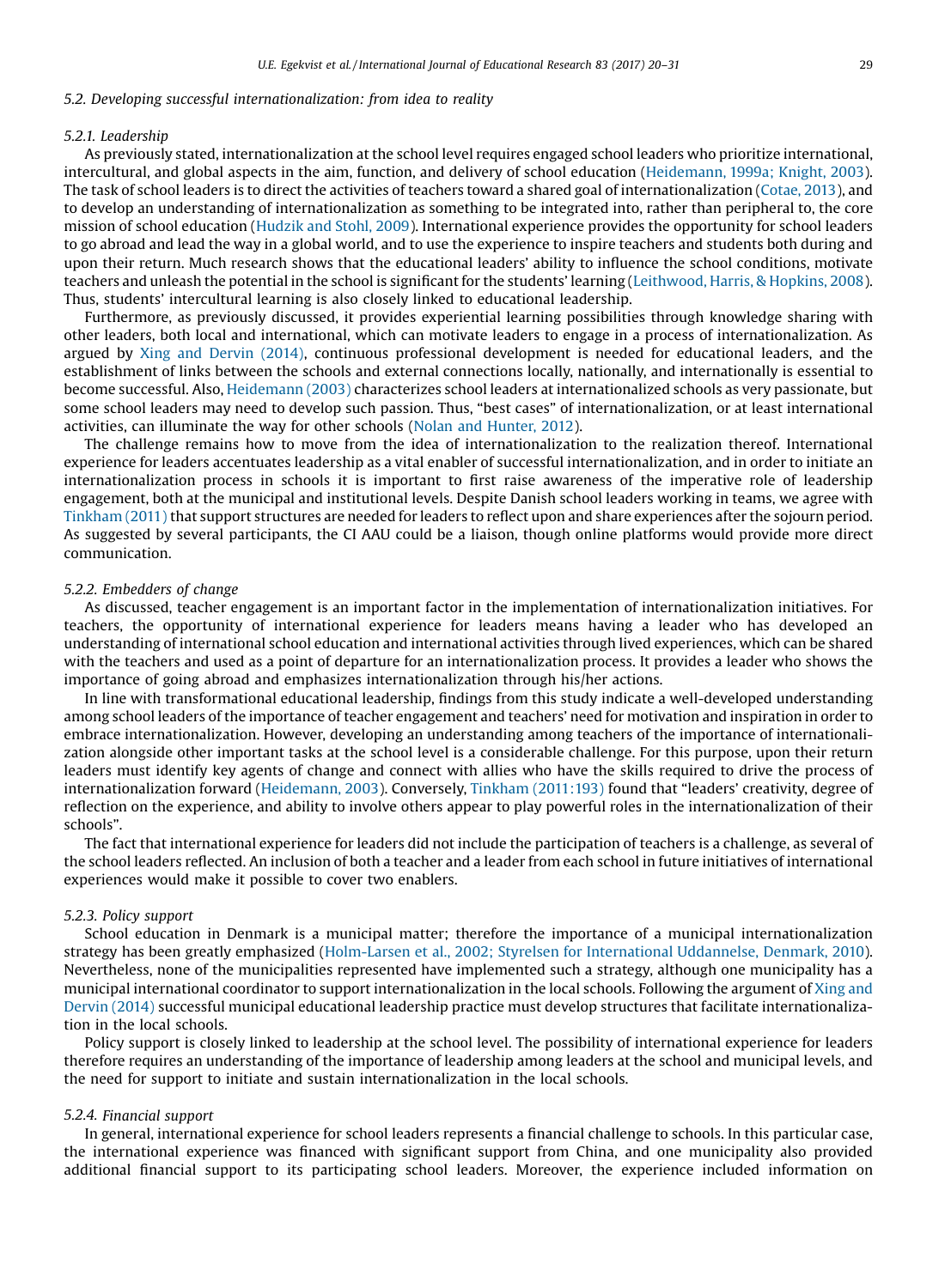<span id="page-11-0"></span>opportunities for future financial support from the Confucius Institute, such as the establishment of Confucius classrooms, offers of Chinese language and culture education in schools, and assistance in creating links between Denmark and China.

This study shows that the possibility of international experience for leaders is related to innovative thinking. Thus, the idea of developing international cooperation with China among a group of schools (either at the municipal or crossmunicipal levels) has been discussed and reflected upon, creating a foundation for future knowledge sharing and cooperation both within and across nations. Heidemann (2003) proposes keeping it simple by starting small, but thinking big. Cooperation among a group of Danish schools to develop international cooperation with China provides a foundation for support between schools (among leaders and teachers), and could divide administrative tasks and reduce costs.

# 6. Conclusion

The growing interest of internationalization at the school level calls for research to understand the particularities of internationalization in this specific context. The international experience in China for school leaders reviewed in this study was developed based on an increased focus on and effort to develop internationalization at the school level in Denmark. This study brings insight into the school leaders' reflections before, during, and after their international experience, their areas of interest (e.g. internationalization, the structure of the Chinese school system, classroom management, and Chinese society), and their development of ideas on how the experience could be used as an inspiration for the Danish school system. However, the extent to which the particular ideas were carried out in practice has not yet been researched.

This study suggests that international experience for leaders can be used as a context for professional development and for developing ideas for internationalization at the school level through lived experiences, participation in meaningful activities abroad, and active engagement in interaction with international as well as local colleagues. It brings attention to the utility of the leaders' experiences abroad as a context for and learning through reflection.

The study covers several layers of leadership at the school level and suggests that international experiences for leaders as part of an internationalization process can bring about both opportunities and challenges within areas of importance for successful internationalization, including leadership, teacher engagement, policy support, and financial support. International experience for leaders accentuates the importance of leadership in an internationalization process at the school level for leaders to engage teachers in the transformation process, and at the municipal level for leadership to develop an internationalization strategy or policy and structures for financial support.

In addition, it provides a context for facilitating an understanding of and motivation for internationalization among leaders, which can be used for leaders to guide the school through a globalized world. International experience for educational leaders can be used as a point of departure for facilitating teacher engagement, however by developing a joint international experience for school leaders and teachers it would be possible to facilitate learning and engagement among both groups of importance, while possibly developing a context for additional knowledge sharing. Finally, international experience for leaders can provide a context for innovative thinking to handle obstacles on the way to successful internationalization.

# Appendix A. Supplementary data

Supplementary data associated with this article can be found, in the online version, at [http://dx.doi.org/10.1016/j.](http://dx.doi.org/10.1016/j.ijer.2017.02.009) [ijer.2017.02.009.](http://dx.doi.org/10.1016/j.ijer.2017.02.009)

#### References

Brinkmann, S., & Kvale, S. (2009). InterViews: Learning the craft of qualitative research [interviewing](http://refhub.elsevier.com/S0883-0355(16)31297-6/sbref0005), 2nd ed. SAGE, Inc..

Burns, J. M. (1978). [Leadership](http://refhub.elsevier.com/S0883-0355(16)31297-6/sbref0010). Harper Collins.

Byram, M. (2012). A note on [internationalisation,](http://refhub.elsevier.com/S0883-0355(16)31297-6/sbref0015) internationalism and language teaching and learning. Language Learning Journal, 40(3), 375-381.

Cotae, F. F. (2013). [Internationalization](http://refhub.elsevier.com/S0883-0355(16)31297-6/sbref0020) and leadership. International Journal of Information and Education Technology, 3(3), 343–347.

Cowan, J. (2006). On becoming an innovative university [teacher—Reflection](http://refhub.elsevier.com/S0883-0355(16)31297-6/sbref0025) in action. England: Open University Press.

- Danish Ministry for Children Education and Gender Equality (2015). Folkeskoleloven—bekendtgørelse af lov om folkeskolen. Denmark.
- Danmarks [Evalueringsinstitut](http://refhub.elsevier.com/S0883-0355(16)31297-6/sbref0035) (2003). Den internationale dimension i folkeskolen. Danmarks Evalueringsinstitut. Deardorff, D. K., & van Gaalen, A. (2012). Outcomes assessment in the [internaitonalization](http://refhub.elsevier.com/S0883-0355(16)31297-6/sbref0040) of higher education. In D. K. Deardorff, H. de Wit, J. D. Heyl, & T. Adams (Eds.), The SAGE handbook of [international](http://refhub.elsevier.com/S0883-0355(16)31297-6/sbref0040) higher education (pp. 167–189).USA: SAGE.

Deardorff, D. K., de Wit, H., Heyl, J. D., & Adams, T. (Eds.). (2012). The SAGE handbook of [international](http://refhub.elsevier.com/S0883-0355(16)31297-6/sbref0045) higher education. USA: SAGE.

Deardorff, D. K. (Ed.), (2009). The SAGE handbook of [intercultural](http://refhub.elsevier.com/S0883-0355(16)31297-6/sbref0050) competence. USA: SAGE.

Dervin, F. (2009). [Transcending](http://refhub.elsevier.com/S0883-0355(16)31297-6/sbref0055) the culturalist impasse in stays abroad: Helping mobile students to appreciate diverse diversities. Frontiers: The [Interdisciplinary](http://refhub.elsevier.com/S0883-0355(16)31297-6/sbref0055) Journal of Study Abroad, 18, 119–141.

Dewey, J. (1938). [Experience](http://refhub.elsevier.com/S0883-0355(16)31297-6/sbref0060) and education. New York: Kappa Delta Pi.

Hallinger, P. (2003). Leading educational change: Reflections on the practice of instructional and [transformational](http://refhub.elsevier.com/S0883-0355(16)31297-6/sbref0065) leadership. Cambridge Journal of Education, 33(3), 329–352. [http://dx.doi.org/10.1080/0305764032000122005.](http://refhub.elsevier.com/S0883-0355(16)31297-6/sbref0065)

Heidemann, T. (1999a). [Internationalisering](http://refhub.elsevier.com/S0883-0355(16)31297-6/sbref0070) og skoleudvikling (Ph.d. afhandling). .

Heidemann, T. (1999b). Internationalisering og uddannelsespolitik (Ph.d. afhandling). Available from [http://www.ucsyd.dk/](http://www.ucsyd.dk/fileadmin/user_upload/international/internationalt_2014/DEL_1_-_Internationalsering_og_uddannelsespolitik.pdf)fileadmin/user\_upload/ [international/internationalt\\_2014/DEL\\_1\\_-\\_Internationalsering\\_og\\_uddannelsespolitik.pdf](http://www.ucsyd.dk/fileadmin/user_upload/international/internationalt_2014/DEL_1_-_Internationalsering_og_uddannelsespolitik.pdf).

Heidemann, T. (2003). Organisk [skoleudvikling](http://refhub.elsevier.com/S0883-0355(16)31297-6/sbref0080) og værdibaseret ledelse. In M. H. Petersen, & M. Hermansen (Eds.), Ledelse af skoler og pædagogiske institutioner – er det management? (pp. 133–[149\).Denmark:](http://refhub.elsevier.com/S0883-0355(16)31297-6/sbref0080) Forlaget Klim.

Heyl, J. D., & Tullbane, J. (2012). Leadership in [international](http://refhub.elsevier.com/S0883-0355(16)31297-6/sbref0085) higher education. In D. K. Deardorff, H. de Wit, J. D. Heyl, & T. Adams (Eds.), The SAGE handbook of [international](http://refhub.elsevier.com/S0883-0355(16)31297-6/sbref0085) higher education (pp. 113–130)..